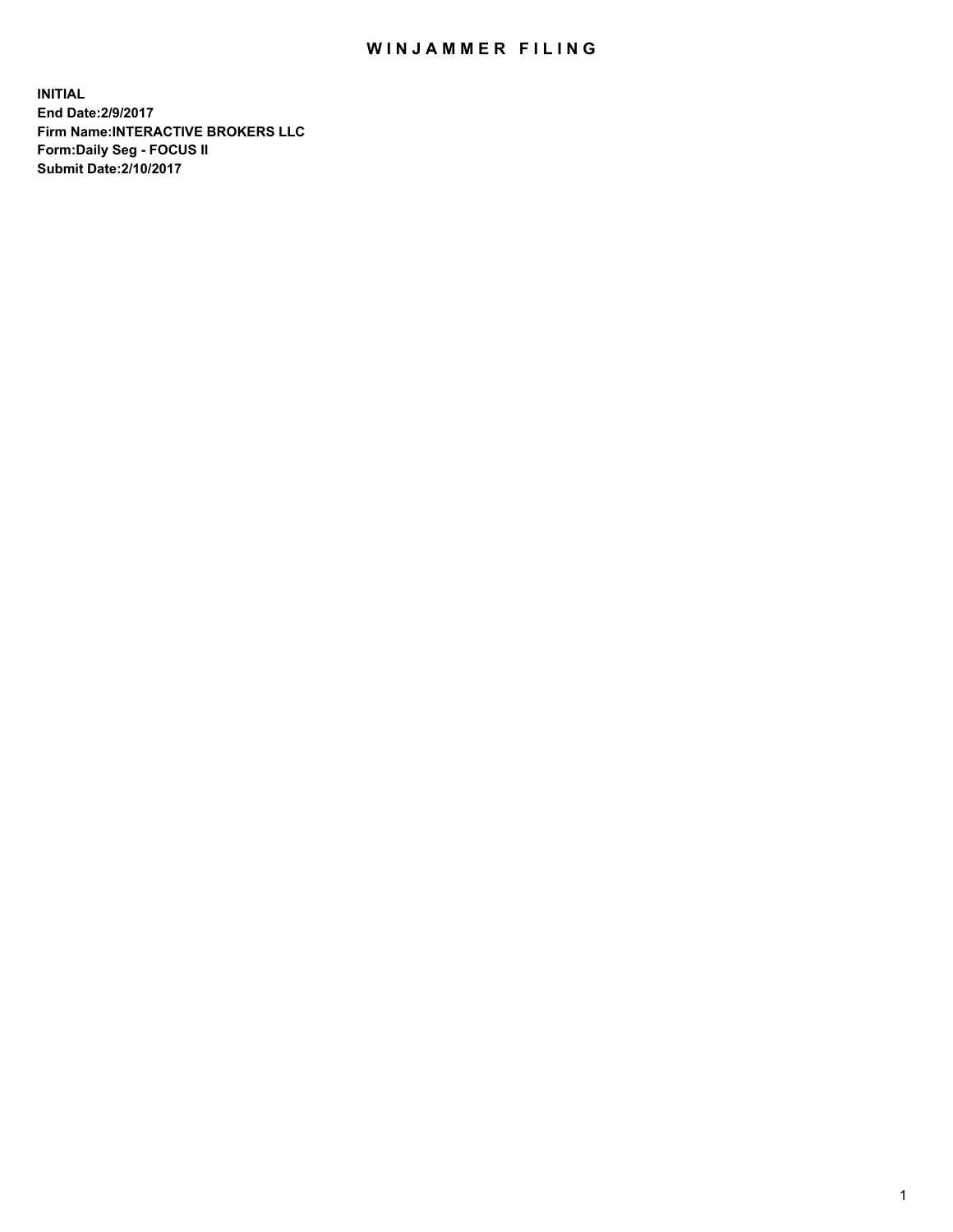## **INITIAL End Date:2/9/2017 Firm Name:INTERACTIVE BROKERS LLC Form:Daily Seg - FOCUS II Submit Date:2/10/2017 Daily Segregation - Cover Page**

| Name of Company<br><b>Contact Name</b><br><b>Contact Phone Number</b><br><b>Contact Email Address</b>                                                                                                                                                                                                                          | <b>INTERACTIVE BROKERS LLC</b><br><b>James Menicucci</b><br>203-618-8085<br>jmenicucci@interactivebrokers.c<br>om |
|--------------------------------------------------------------------------------------------------------------------------------------------------------------------------------------------------------------------------------------------------------------------------------------------------------------------------------|-------------------------------------------------------------------------------------------------------------------|
| FCM's Customer Segregated Funds Residual Interest Target (choose one):<br>a. Minimum dollar amount: ; or<br>b. Minimum percentage of customer segregated funds required:% ; or<br>c. Dollar amount range between: and; or<br>d. Percentage range of customer segregated funds required between: % and %.                       | $\overline{\mathbf{0}}$<br>0<br>155,000,000 245,000,000<br>00                                                     |
| FCM's Customer Secured Amount Funds Residual Interest Target (choose one):<br>a. Minimum dollar amount: ; or<br>b. Minimum percentage of customer secured funds required:%; or<br>c. Dollar amount range between: and; or<br>d. Percentage range of customer secured funds required between: % and %.                          | $\overline{\mathbf{0}}$<br>0<br>80,000,000 120,000,000<br>00                                                      |
| FCM's Cleared Swaps Customer Collateral Residual Interest Target (choose one):<br>a. Minimum dollar amount: ; or<br>b. Minimum percentage of cleared swaps customer collateral required:% ; or<br>c. Dollar amount range between: and; or<br>d. Percentage range of cleared swaps customer collateral required between:% and%. | $\overline{\mathbf{0}}$<br>$\overline{\mathbf{0}}$<br>00<br>0 <sub>0</sub>                                        |

Attach supporting documents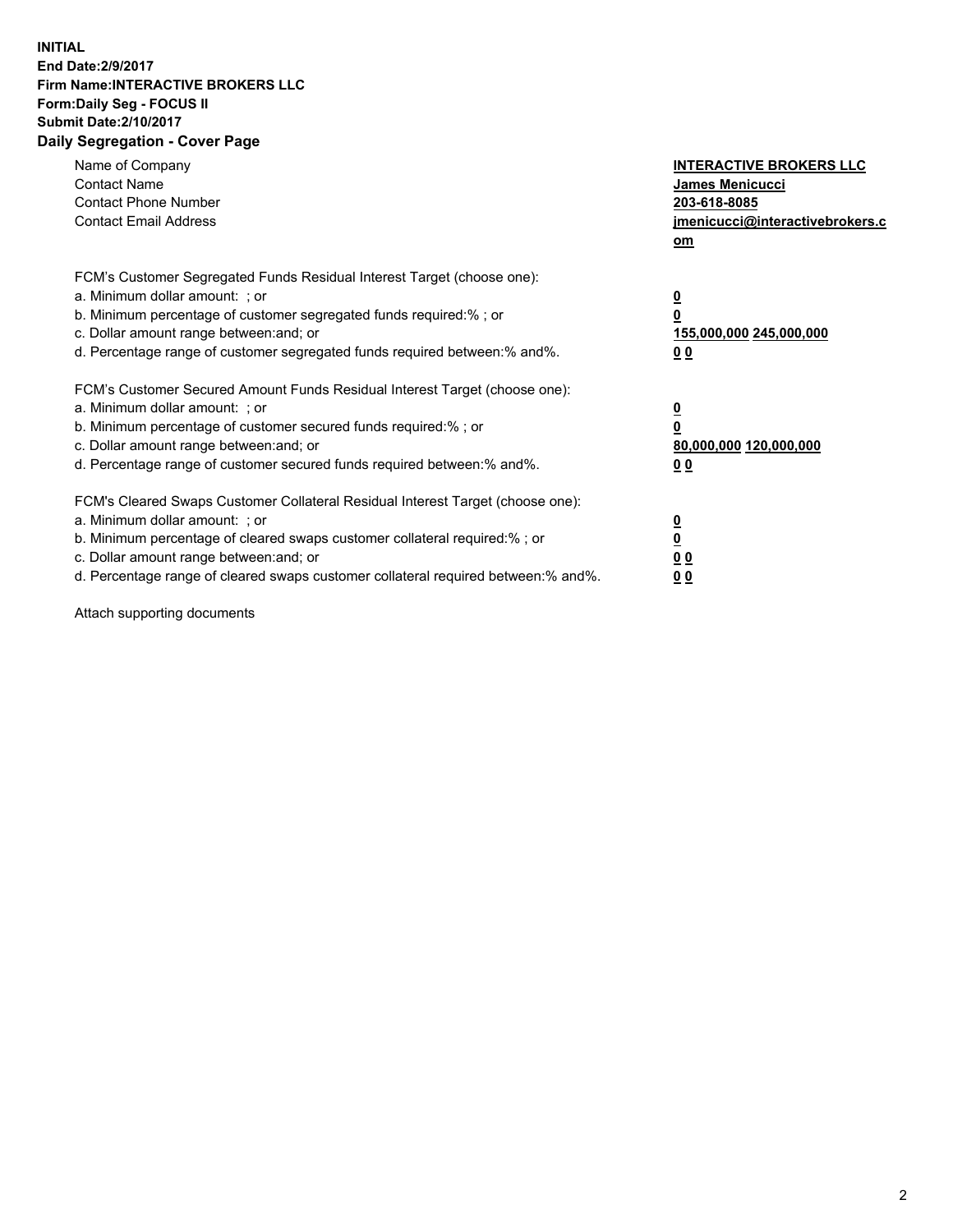## **INITIAL End Date:2/9/2017 Firm Name:INTERACTIVE BROKERS LLC Form:Daily Seg - FOCUS II Submit Date:2/10/2017 Daily Segregation - Secured Amounts**

|     | Daily Ocglegation - Occuled Amounts                                                                        |                                  |
|-----|------------------------------------------------------------------------------------------------------------|----------------------------------|
|     | Foreign Futures and Foreign Options Secured Amounts                                                        |                                  |
|     | Amount required to be set aside pursuant to law, rule or regulation of a foreign                           | $0$ [7305]                       |
|     | government or a rule of a self-regulatory organization authorized thereunder                               |                                  |
| 1.  | Net ledger balance - Foreign Futures and Foreign Option Trading - All Customers                            |                                  |
|     | A. Cash                                                                                                    | 340,437,849 [7315]               |
|     | B. Securities (at market)                                                                                  | $0$ [7317]                       |
| 2.  | Net unrealized profit (loss) in open futures contracts traded on a foreign board of trade                  | 10,620,155 [7325]                |
| 3.  | Exchange traded options                                                                                    |                                  |
|     | a. Market value of open option contracts purchased on a foreign board of trade                             | 196,523 [7335]                   |
|     | b. Market value of open contracts granted (sold) on a foreign board of trade                               | -21,171 [7337]                   |
| 4.  | Net equity (deficit) (add lines 1. 2. and 3.)                                                              | 351,233,356 [7345]               |
| 5.  | Account liquidating to a deficit and account with a debit balances - gross amount                          | 66,578 [7351]                    |
|     | Less: amount offset by customer owned securities                                                           | 0 [7352] 66,578 [7354]           |
| 6.  | Amount required to be set aside as the secured amount - Net Liquidating Equity                             | 351,299,934 [7355]               |
|     | Method (add lines 4 and 5)                                                                                 |                                  |
| 7.  | Greater of amount required to be set aside pursuant to foreign jurisdiction (above) or line                | 351,299,934 [7360]               |
|     | 6.                                                                                                         |                                  |
|     | FUNDS DEPOSITED IN SEPARATE REGULATION 30.7 ACCOUNTS                                                       |                                  |
| 1.  | Cash in banks                                                                                              |                                  |
|     | A. Banks located in the United States                                                                      | 1,500,000 [7500]                 |
|     | B. Other banks qualified under Regulation 30.7                                                             | 0 [7520] 1,500,000 [7530]        |
| 2.  | Securities                                                                                                 |                                  |
|     | A. In safekeeping with banks located in the United States                                                  | 394,186,510 [7540]               |
|     | B. In safekeeping with other banks qualified under Regulation 30.7                                         | 0 [7560] 394,186,510 [7570]      |
| 3.  | Equities with registered futures commission merchants                                                      |                                  |
|     | A. Cash                                                                                                    | $0$ [7580]                       |
|     | <b>B.</b> Securities                                                                                       | $0$ [7590]                       |
|     | C. Unrealized gain (loss) on open futures contracts                                                        | $0$ [7600]                       |
|     | D. Value of long option contracts                                                                          | $0$ [7610]                       |
|     | E. Value of short option contracts                                                                         | 0 [7615] 0 [7620]                |
| 4.  | Amounts held by clearing organizations of foreign boards of trade                                          |                                  |
|     | A. Cash                                                                                                    | $0$ [7640]                       |
|     | <b>B.</b> Securities                                                                                       | $0$ [7650]                       |
|     | C. Amount due to (from) clearing organization - daily variation                                            | $0$ [7660]                       |
|     | D. Value of long option contracts                                                                          | $0$ [7670]                       |
|     | E. Value of short option contracts                                                                         | 0 [7675] 0 [7680]                |
| 5.  | Amounts held by members of foreign boards of trade                                                         |                                  |
|     | A. Cash                                                                                                    | 70,152,517 [7700]                |
|     | <b>B.</b> Securities                                                                                       | $0$ [7710]                       |
|     | C. Unrealized gain (loss) on open futures contracts                                                        | 5,313,541 [7720]                 |
|     | D. Value of long option contracts                                                                          | 196,523 [7730]                   |
|     | E. Value of short option contracts                                                                         | -21,171 [7735] 75,641,410 [7740] |
| 6.  | Amounts with other depositories designated by a foreign board of trade                                     | 0 [7760]                         |
| 7.  | Segregated funds on hand                                                                                   | $0$ [7765]                       |
| 8.  | Total funds in separate section 30.7 accounts                                                              | 471,327,920 [7770]               |
| 9.  | Excess (deficiency) Set Aside for Secured Amount (subtract line 7 Secured Statement<br>Page 1 from Line 8) | 120,027,986 [7380]               |
| 10. | Management Target Amount for Excess funds in separate section 30.7 accounts                                | 80,000,000 [7780]                |
| 11. | Excess (deficiency) funds in separate 30.7 accounts over (under) Management Target                         | 40,027,986 [7785]                |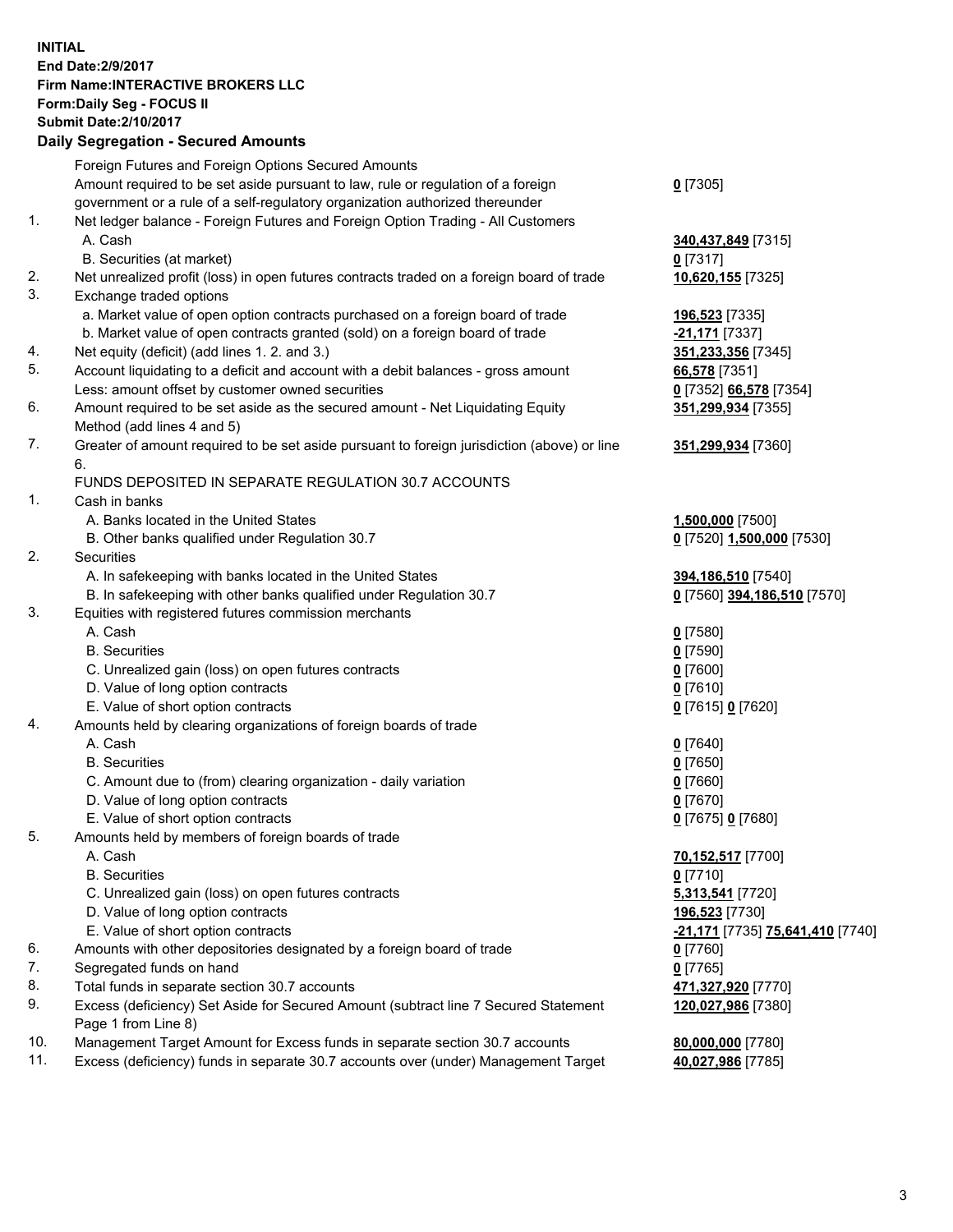**INITIAL End Date:2/9/2017 Firm Name:INTERACTIVE BROKERS LLC Form:Daily Seg - FOCUS II Submit Date:2/10/2017 Daily Segregation - Segregation Statement** SEGREGATION REQUIREMENTS(Section 4d(2) of the CEAct) 1. Net ledger balance A. Cash **3,305,676,327** [7010] B. Securities (at market) **0** [7020] 2. Net unrealized profit (loss) in open futures contracts traded on a contract market **-63,808,522** [7030] 3. Exchange traded options A. Add market value of open option contracts purchased on a contract market **117,215,448** [7032] B. Deduct market value of open option contracts granted (sold) on a contract market **-201,591,069** [7033] 4. Net equity (deficit) (add lines 1, 2 and 3) **3,157,492,184** [7040] 5. Accounts liquidating to a deficit and accounts with debit balances - gross amount **183,658** [7045] Less: amount offset by customer securities **0** [7047] **183,658** [7050] 6. Amount required to be segregated (add lines 4 and 5) **3,157,675,842** [7060] FUNDS IN SEGREGATED ACCOUNTS 7. Deposited in segregated funds bank accounts A. Cash **83,746,462** [7070] B. Securities representing investments of customers' funds (at market) **1,981,849,705** [7080] C. Securities held for particular customers or option customers in lieu of cash (at market) **0** [7090] 8. Margins on deposit with derivatives clearing organizations of contract markets A. Cash **19,429,570** [7100] B. Securities representing investments of customers' funds (at market) **1,379,749,662** [7110] C. Securities held for particular customers or option customers in lieu of cash (at market) **0** [7120] 9. Net settlement from (to) derivatives clearing organizations of contract markets **5,072,655** [7130] 10. Exchange traded options A. Value of open long option contracts **117,205,412** [7132] B. Value of open short option contracts **-201,577,424** [7133] 11. Net equities with other FCMs A. Net liquidating equity **0** [7140] B. Securities representing investments of customers' funds (at market) **0** [7160] C. Securities held for particular customers or option customers in lieu of cash (at market) **0** [7170] 12. Segregated funds on hand **0** [7150] 13. Total amount in segregation (add lines 7 through 12) **3,385,476,042** [7180] 14. Excess (deficiency) funds in segregation (subtract line 6 from line 13) **227,800,200** [7190] 15. Management Target Amount for Excess funds in segregation **155,000,000** [7194]

16. Excess (deficiency) funds in segregation over (under) Management Target Amount Excess

**72,800,200** [7198]